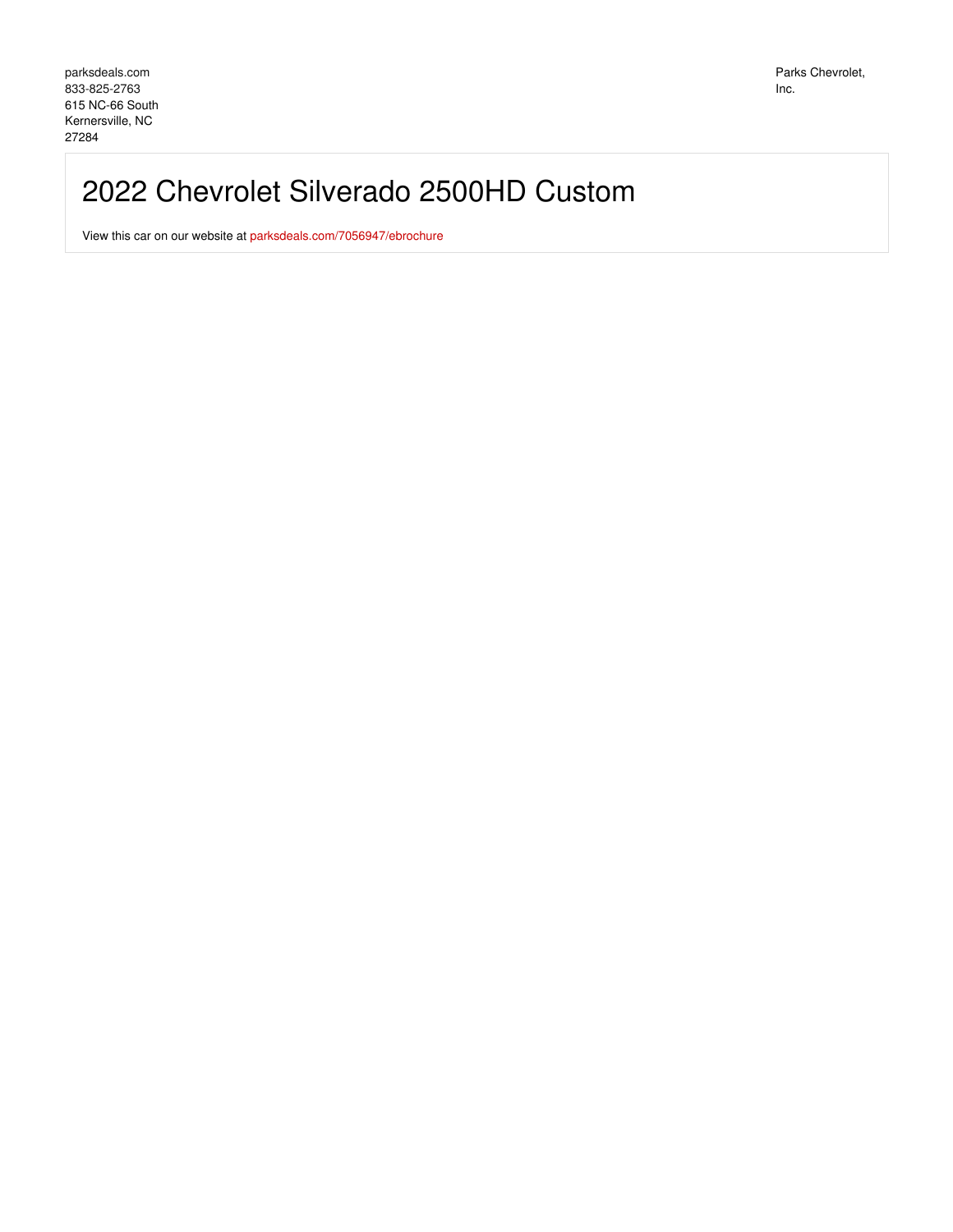

Our Price **\$50,235**

Retail Value **\$50,735**

## **Specifications:**

| Year:            | 2022                    |
|------------------|-------------------------|
| VIN:             | 2GC4YME79N1206873       |
| Make:            | Chevrolet               |
| Stock:           | 206873                  |
| Model/Trim:      | Silverado 2500HD Custom |
| Condition:       | New                     |
| Body:            | Pickup Truck            |
| <b>Exterior:</b> | Summit White            |
| Engine:          | ENGINE, 6.6L V8         |
| Interior:        | Jet Blk Clth Cloth      |
| Mileage:         | 0                       |
| Drivetrain:      | 4 Wheel Drive           |

2022 Chevrolet Silverado 2500HD Custom Summit White 6.6L V8 4WD 6-Speed Automatic

6-Speed Automatic, 4WD, Black Cloth, 2-Speed Electronic Shift Transfer Case, 3.5" Diagonal Monochromatic Display DIC, 4-Wheel Disc Brakes, ABS brakes, Alloy wheels, Auto-Dimming Inside Rear-View Mirror, Black Chevytec Spray-On Bedliner w/Chevrolet Logo, Black Mirror Caps, Black Name Plates (LPO), Black Tailgate CHEVROLET Lettering (LPO), Bluetooth?? For Phone, Body Color Front Grille, Brake assist, Chevrolet Connected Access Capable, Color-Keyed Carpeting Floor Covering, Custom Convenience Package, Custom Value Package, Dark Essentials Package (LPO), Deep-Tinted Glass, Dual front impact airbags, Dual front side impact airbags, Electric Rear-Window Defogger, Electronic Cruise Control w/Set & Resume Speed, Electronic Stability Control, EZ Lift Power Lock & Release Tailgate, Front anti-roll bar, Front Black Bowtie Emblem (LPO), Front Rubberized Vinyl Floor Mats, Front wheel independent suspension, Fully automatic headlights, Gooseneck/5th Wheel Package, Gooseneck/5th Wheel Prep Package, Heated & Auto-Dimming Vertical Trailering Mirrors, Heated Vertical Trailering Mirrors, Infotainment Package, Integrated Trailer Brake Controller, LED Cargo Area Lighting, Locking Tailgate, Low tire pressure warning, Manual Tailgate Function w/No EZ Lift, Manual Tilt-Wheel Steering Column, Occupant sensing airbag, OnStar & Chevrolet Connected Services Capable, Overhead airbag, Power Door Locks, Power Front Windows w/Driver Express Up/Down, Power Front Windows w/Passenger Express Down, Power Rear Windows w/Express Down, Power steering, Power windows, Preferred Equipment Group 1CX, Premium audio system: Chevrolet Infotainment 3, Rear 60/40 Folding Bench Seat (Folds Up), Rear Rubberized Vinyl Floor Mats, Remote Keyless Entry, Remote keyless entry, Remote Vehicle Starter System, SiriusXM Radio, Standard Tailgate, Suspension Package, Variably intermittent wipers, Wi-Fi Hotspot Capable.

Contact us online at www.parkscharlotte.com or give us a call at (704) 288-0662 to have your questions answered, obtain a price quote for this vehicle, or schedule your test drive today. Our prices cannot be beat! Come visit us at 8530 IKEA BLVD CHARLOTTE NC. Price excludes administrative, origination, documentary, procurement and/or other administrative fee. You may or may not qualify for all rebates. Price does not include tax, tag, and fees. Price does not include any aftermarket products, bodies, or upfits. Price includes applicable rebates:\$500 - Purchase Bonus Cash. Exp. 04/04/2022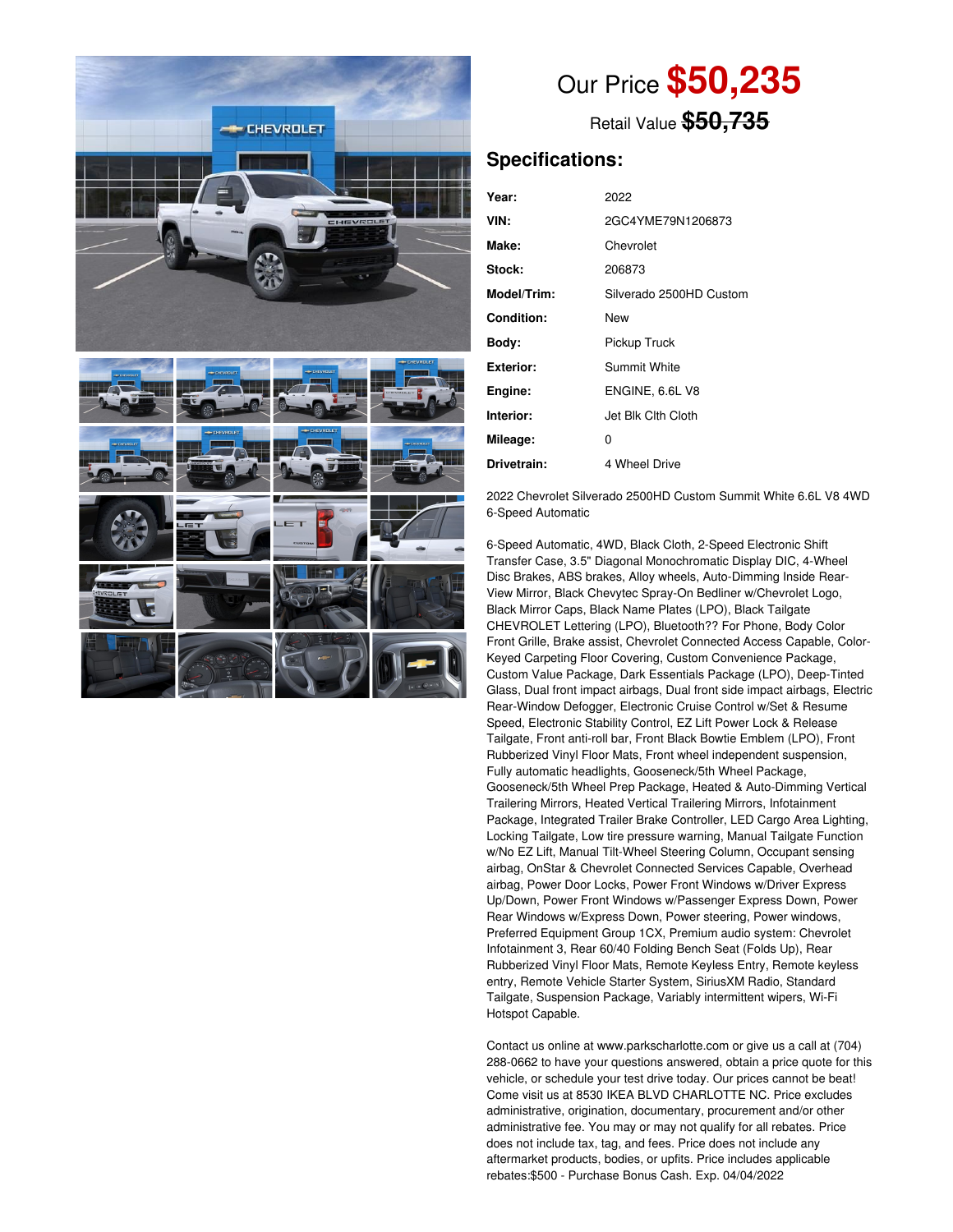#### 2022 Chevrolet Silverado 2500HD Custom

Parks Chevrolet, Inc. - 833-825-2763 - View this car on our website a[tparksdeals.com/7056947/ebrochure](file:///7056947/ebrochure)



2022 Chevrolet Silverado 2500HD Custom Parks Chevrolet, Inc. - 833-825-2763 - View this car on our website a[tparksdeals.com/7056947/ebrochure](file:///7056947/ebrochure)

# **Installed Options**

#### **Interior**

- Seats, front 40/20/40 split-bench with upper covered armrest storage with fixed lumbar
- Cloth seat trim- Seat adjuster, driver 4-way manual
- Seat adjuster, passenger 4-way manual
- Seat, rear 60/40 folding bench (folds up), 3-passenger (includes child seat top tether anchor)
- Floor covering, color-keyed carpeting
- Floor mats, rubberized vinyl, front (Deleted when LPO floor liners are ordered.)
- Floor mats, rubberized-vinyl rear (Deleted when LPO floor liners are ordered.)
- Steering wheel, urethane
- Steering column, Tilt-Wheel, manual with wheel locking security feature
- Instrument cluster 6-gauge cluster featuring speedometer, fuel level, engine temperature, tachometer, voltage and oil pressure
- Driver Information Center, 3.5" diagonal monochromatic display
- Exterior Temperature Display located in radio display Rear Seat Reminder
- Window, power front, drivers express up/down
- Window, power front, passenger express down- Windows, power rear, express down
- Door locks, power- Remote Keyless Entry with 2 transmitters
- Cruise control, electronic with set and resume speed, steering wheel-mounted
- USB ports, 2 (first row) located on instrument panel- Power outlet, front auxiliary, 12-volt
- Air conditioning, single-zone- Air vents, rear, heating/cooling
- Mirror, inside rearview, manual tilt
- Assist handles front A-pillar mounted for driver and passenger, rear B-pillar mounted

**Exterior**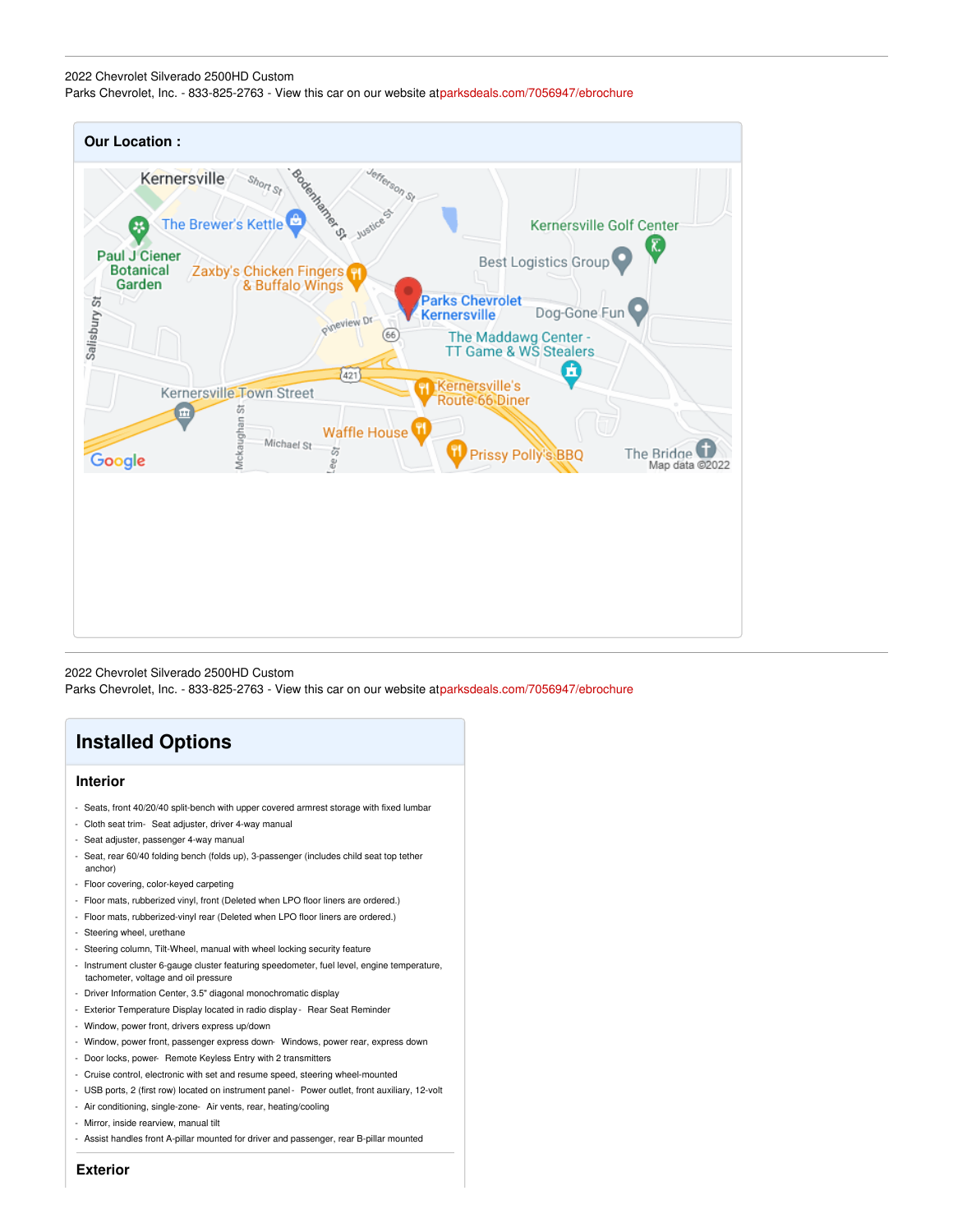- Tire, spare LT275/70R18 all-terrain, blackwall- Tires, LT275/65R20 all-terrain, blackwall
- Wheels, 20" (50.8 cm) machined aluminum with Grazen Metallic painted accents, 10-spoke
- Headlamps, halogen reflector with halogen Daytime Running Lamps
- Taillamps with incandescent tail, stop and reverse lights
- Lamps, cargo area, cab mounted integrated with center high mount stop lamp, with switch in bank on left side of steering wheel
- Mirrors, outside power-adjustable vertical trailering with heated upper glass, lower convex mirrors, integrated turn signals, manual folding/extending (extends 3.31" [84.25mm])
- Mirror caps, Black- Glass, deep-tinted- Tailgate, standard
- Tailgate and bed rail protection cap, top
- Tailgate, locking, utilizes same key as ignition and door (Upgraded to (QT5) EZ Lift power lock and release tailgate when (PCX) Custom Convenience Package is ordered.)
- Tailgate, gate function manual, no EZ Lift- Door handles, Black grained
- Tire carrier lock keyed cylinder lock that utilizes same key as ignition and door
- Bumper, front (High gloss Black.)- Bumper, rear (High gloss Black.)
- CornerStep, rear bumper
- BedStep, Black integrated on forward portion of bed on driver and passenger side
- Moldings, beltline, Black- Cargo tie downs (12), fixed rated at 500 lbs per corner
- Grille (Front grille bar with "CHEVROLET" painted body color. Includes body color surround and Black mesh inserts with small Gold bowtie emblem.)

#### **Safety**

- Seats, front 40/20/40 split-bench with upper covered armrest storage with fixed lumbar
- Cloth seat trim- Seat adjuster, driver 4-way manual
- Seat adjuster, passenger 4-way manual
- Seat, rear 60/40 folding bench (folds up), 3-passenger (includes child seat top tether anchor)
- Floor covering, color-keyed carpeting
- Floor mats, rubberized vinyl, front (Deleted when LPO floor liners are ordered.)
- Floor mats, rubberized-vinyl rear (Deleted when LPO floor liners are ordered.)
- Steering wheel, urethane
- Steering column, Tilt-Wheel, manual with wheel locking security feature
- Instrument cluster 6-gauge cluster featuring speedometer, fuel level, engine temperature, tachometer, voltage and oil pressure
- Driver Information Center, 3.5" diagonal monochromatic display
- Exterior Temperature Display located in radio display Rear Seat Reminder
- Window, power front, drivers express up/down
- Window, power front, passenger express down- Windows, power rear, express down
- Door locks, power- Remote Keyless Entry with 2 transmitters
- Cruise control, electronic with set and resume speed, steering wheel-mounted
- USB ports, 2 (first row) located on instrument panel- Power outlet, front auxiliary, 12-volt
- Air conditioning, single-zone- Air vents, rear, heating/cooling
- Mirror, inside rearview, manual tilt
- Assist handles front A-pillar mounted for driver and passenger, rear B-pillar mounted

#### **Mechanical**

- Capless Fuel Fill (Requires (L8T) 6.6L V8 gas engine.) Brake lining wear indicator
- Brakes, 4-wheel antilock, 4-wheel disc with DURALIFE rotors
- Steering, Recirculating Ball with smart flow power steering system Suspension Package
- Recovery hooks, front, frame-mounted, Black (Not available with (VLQ) Chrome recovery hooks.)
- Frame, fully-boxed, hydroformed front section and a fully-boxed stamped rear section
- Alternator, 170 amps (Requires (L8T) 6.6L V8 gas engine.)
- Battery, heavy-duty 720 cold-cranking amps/80 Amp-hr maintenance-free with rundown protection and retained accessory power (Included and only available with (L8T) 6.6L V8 gas engine.)
- Cooling, auxiliary external transmission oil cooler- Cooling, external engine oil cooler
- Four wheel drive- Auto-locking rear differential
- Transfer case, two-speed electronic shift with push button controls (Requires 4WD models.)
- Air filtration monitoring- Air filter, heavy-duty
- GVWR, 10,650 lbs. (4831 kg) (Included and only available with CK20743 model and (L8T) 6.6L V8 gas engine with 18" or 20" wheels or CK20943 and (L8T) 6.6L V8 gas engine with 17" wheels.)
- Durabed, pickup bed
- Rear axle, 3.73 ratio (Requires (L8T) 6.6L V8 gas engine. Not available with (L5P) Duramax 6.6L Turbo-Diesel V8 engine.)
- Transmission, 6-speed automatic, heavy-duty (Requires (L8T) 6.6L V8 gas engine.)
- Engine, 6.6L V8 with Direct Injection and Variable Valve Timing, gasoline, (401 hp [299 kW] @ 5200 rpm, 464 lb-ft of torque [629 N-m] @ 4000 rpm)

# **Option Packages**